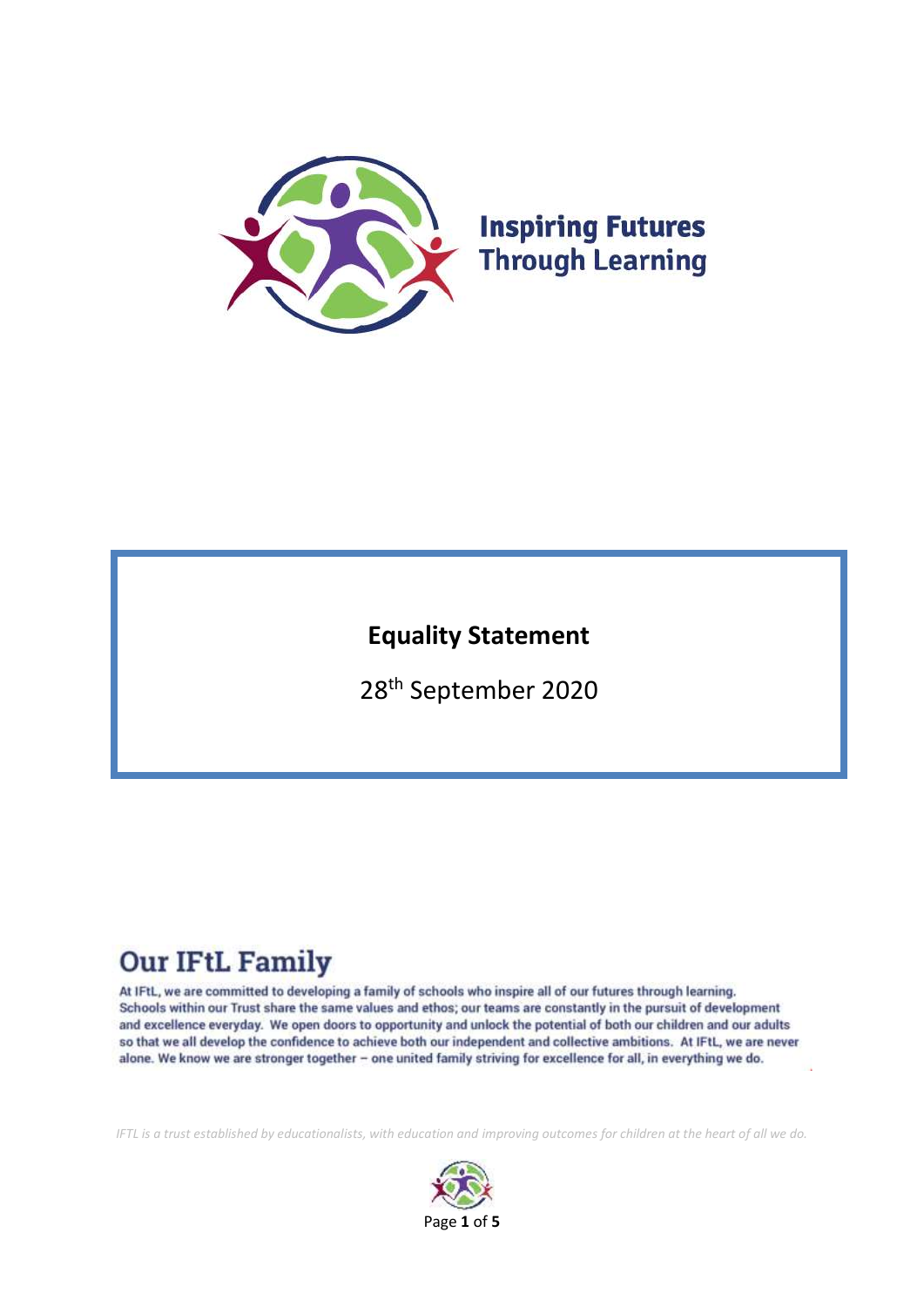| <b>Policy name:</b>      | <b>Equality Statement Policy</b>                                                                                                                                                            |  |
|--------------------------|---------------------------------------------------------------------------------------------------------------------------------------------------------------------------------------------|--|
| <b>Version:</b>          | V2                                                                                                                                                                                          |  |
| Date relevant from:      | September 2020                                                                                                                                                                              |  |
| Date to be reviewed:     | September 2021<br>This policy will be reviewed every two years unless legislation dictates otherwise. Recent<br>changes in Legislation will need to be read and used to review this Policy. |  |
| <b>Role of reviewer:</b> | <b>IFtL Head of Education</b>                                                                                                                                                               |  |
| Statutory (Y/N):         | ν                                                                                                                                                                                           |  |
| Published on website*:   | 1A                                                                                                                                                                                          |  |

| Policy level**:          |                                                        |  |
|--------------------------|--------------------------------------------------------|--|
| <b>Relevant to:</b>      | All employees through all IFtL schools and departments |  |
| <b>Bodies consulted:</b> | Employees                                              |  |
|                          | Trade unions                                           |  |
|                          | School / department governance bodies                  |  |
| Approved by:             | <b>IFtL Board of Trustees</b>                          |  |
| <b>Approval date:</b>    | 20 <sup>th</sup> September 2020                        |  |

#### **Key:**

#### *\* Publication on website:*

|  | IFtL website |
|--|--------------|
|  |              |

| IFtL website |                       | School website |                       |
|--------------|-----------------------|----------------|-----------------------|
|              | Statutory publication | A              | Statutory publication |
|              | Good practice         | В              | Good practice         |
|              | Not required          |                | Not required          |

#### *\*\* Policy level:*

- 1. Trust wide:
	- *-* This one policy is relevant to everyone and consistently applied across all schools and Trust departments with no variations.
		- o *Approved by the IFtL Board of Trustees.*
- 2. Trust core values:
	- This policy defines the values to be incorporated fully in all other policies on this subject across all schools and Trust departments. This policy should therefore from the basis of a localised school / department policy that in addition contains relevant information, procedures and / or processes contextualised to that school / department.
		- o *Approved by the IFtL Board of Trustees as a Trust Core Values policy.*
		- o *Approved by school / department governance bodies as a relevantly contextualised school / department policy.*
- 3. School / department policies
	- *-* These are defined independently by schools / departments as appropriate
		- o *Approved by school / department governance bodies.*

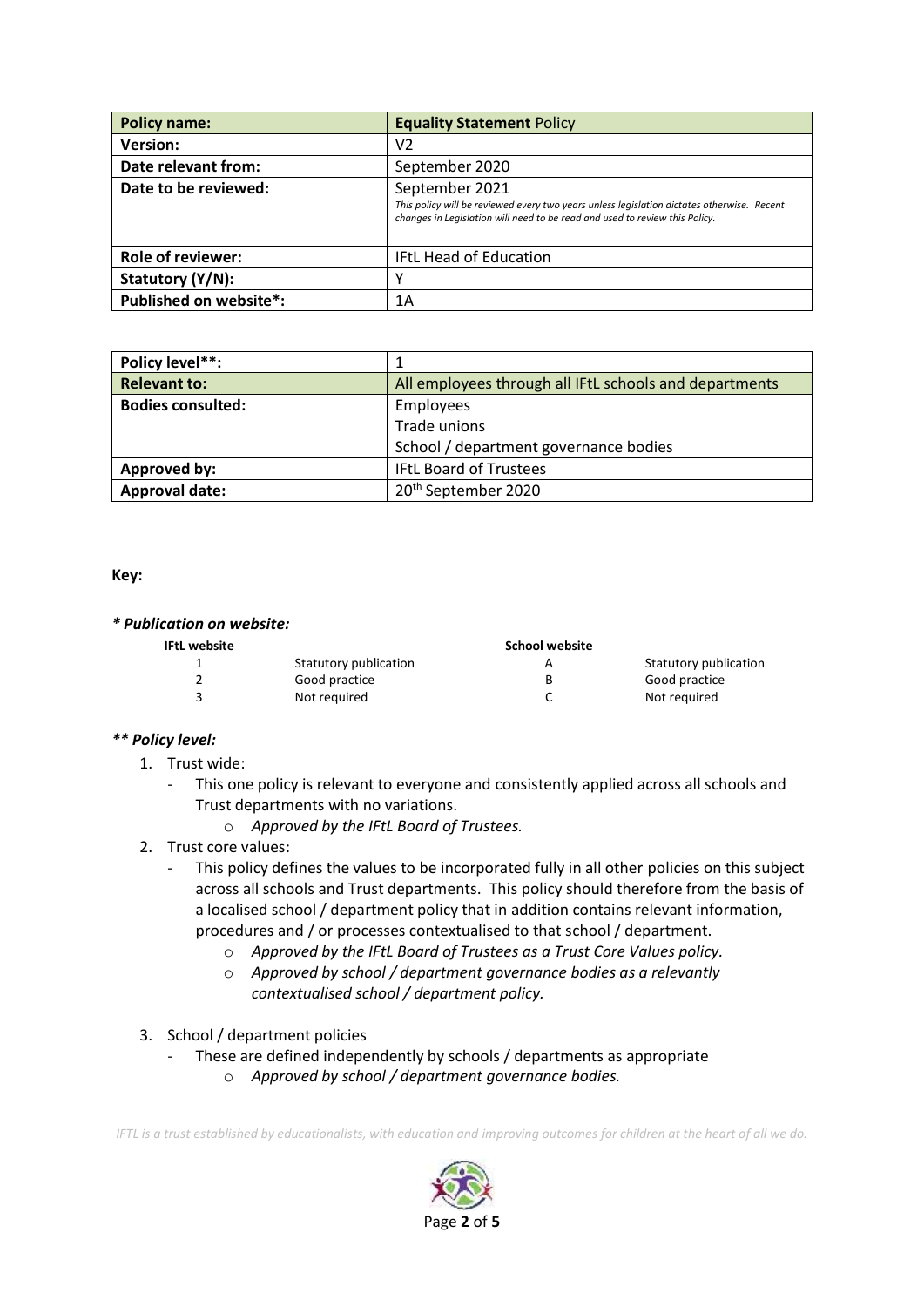### **Vision**

At IFtL Trust Schools, we are relentlessly driven by our pursuit of excellence and high expectations of learning, behaviour and respect for every member of our community. We welcome the richness of diversity within our schools and our wider society, with equality for all being underpinned in all that we do.

### **Aspirations**

We strive to promote and create environments where all staff and pupils can flourish and feel safe without prejudice or discrimination. We also aim to contribute to higher standards of shared humanity by advancing equality of opportunity for all staff and pupils by creating relationships based upon mutual respect and trust.

### **Core Values**

We believe in the importance of the protected characteristics (age, disability, gender reassignment, race, religion or belief, sex, sexual orientation, marriage and civil partnership, pregnancy and maternity) to eliminate prejudice, discrimination, harassment and victimization within society. We respect and value the differences between people and recognise that diversity has a positive role to play in our schools and society. We also believe in equality of opportunity for our staff and our pupils, upholding fairness and social justice.

### **Success indicators**

All schools within the trust will implement the following indicators:

- 1) We prepare pupils for life in a diverse society where personal identity is valued and respected.
- 2) We adhere to the Public Sector Equality Duty (2011) and Equality Act of (2010) including upholding the eight characteristics that are protected by the Equality Act 2010 - age, disability, gender reassignment., marriage or civil partnership (in employment only), pregnancy and maternity, race, religion or belief, sex and sexual orientation.
- 3) Staff and pupils feel respected and staff within all areas of the IFtL Trust and the schools.
- 4) We offer equal opportunities for all pupils and staff.
- 5) We eliminate any form of discrimination within our settings.

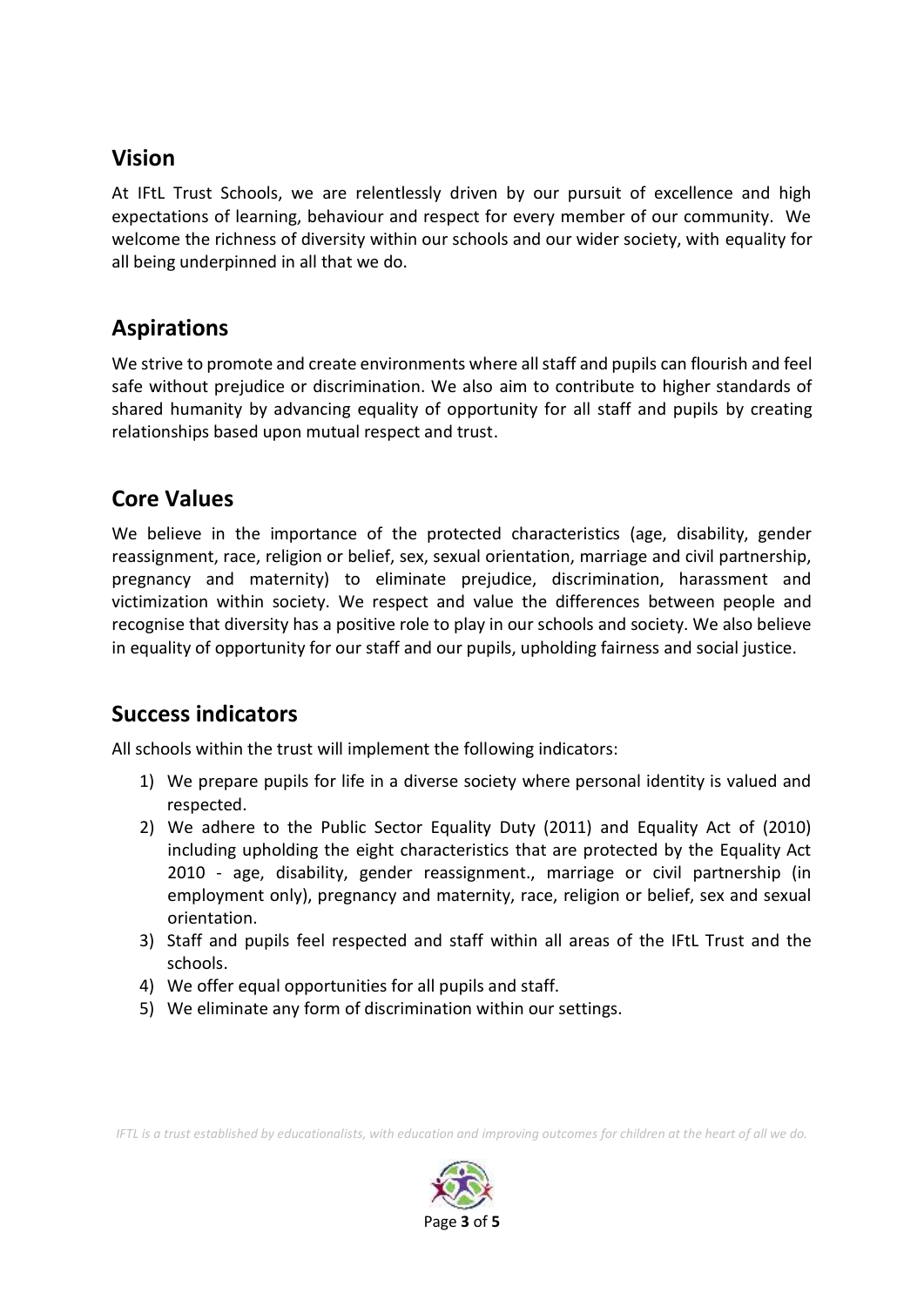## **Public Sector Equality Duty (2011)**

In all our settings we comply with the Public Sector Equality Duty (2011) by directly eliminating discrimination; advancing equality of opportunity for all and ensuring we foster good relationships with all people. Each school will publish further specific details to those below of how they comply with this duty that are pertinent and meet the needs of their school and local community.

#### **1) Elimination Discrimination**

All our schools have clear systems in place to ensure discrimination is not welcome in any parts of our organization and in the unlikely event this does take place, clear systems in place to manage this.

In our schools, we eliminate discrimination through our work with our pupils throughout the whole school curriculum, especially in relation to SMSC. It underpins Behaviour policy in school and ensures that discrimination is not tolerated.

Within our staff recruitment, we ensure that no applicant is treated differently and within the trust we have our own HR Manager to support staff with this process ensuring the values of equality are adhered to at all times.

#### **2) Advancing Equality of Opportunity**

Within our schools, all pupils are offered the same opportunities and inclusion is at the heart of what we do. This is particularly evident in the Inclusion Policy of the Trust. We also ensure that for all our staff development opportunities are fair based on merit and ability.

#### **3) Engagement and Fostering Good Relationships.**

At IFtL, we understand the importance of positively working in partnership with families and communities. All of our schools therefore ensure clear communication with the wider community and stakeholders and strong community links are promoted. Our staff and governors also reflect the diverse society of Milton Keynes and this is actively celebrated.

### **Equality Objectives**

The following are the IFtL Trust's objectives:

- 1. For our staff across the IFtL trust to value and reflect the diverse society of the whole IFtL community, inclusive of the local communities.
- 2. To raise the attainment of all disadvantaged pupils to enhance their life and educational opportunities.
- 3. To raise the attainment and quality of provision for SEND pupils and lower attaining pupils across the IFtL.